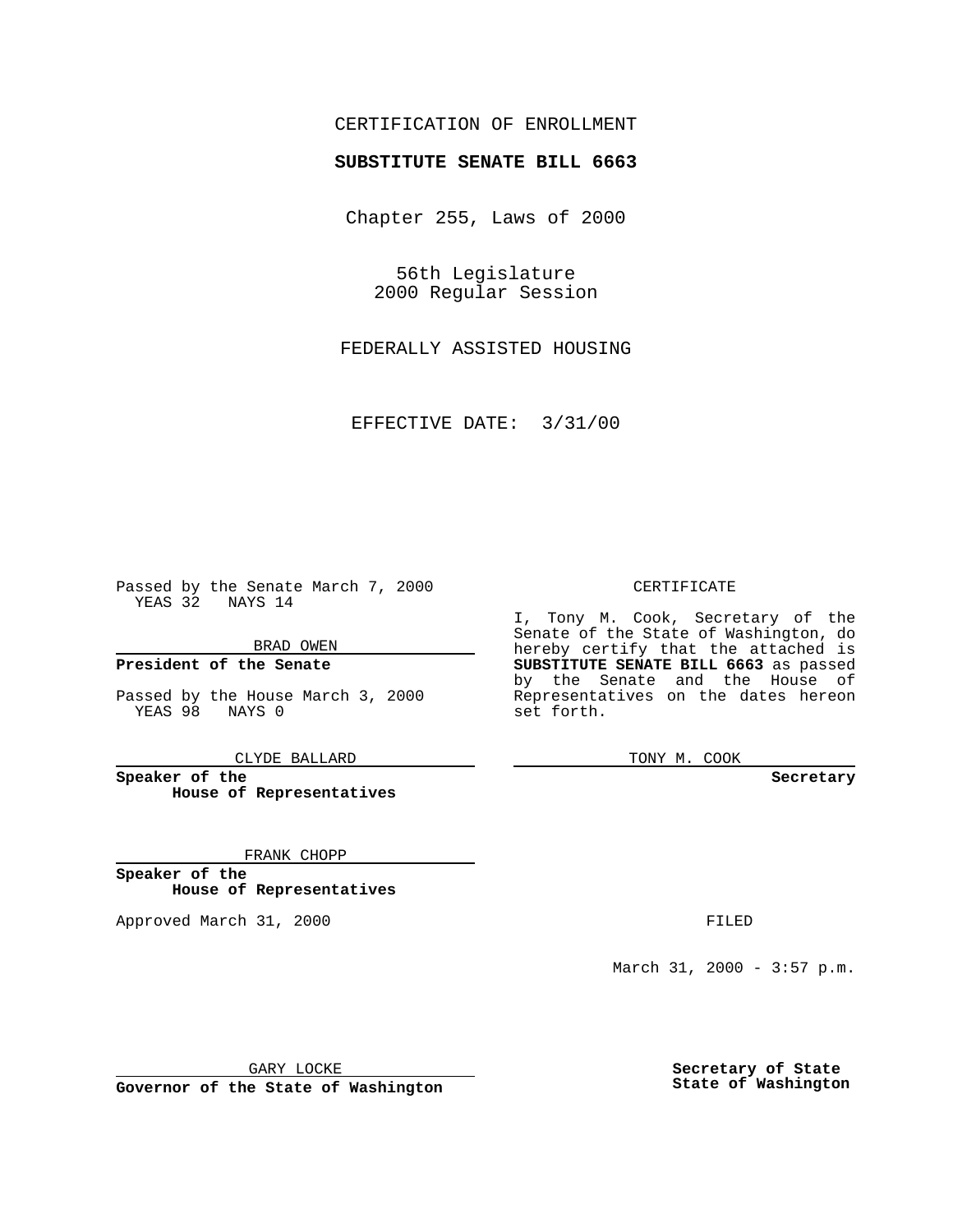## **SUBSTITUTE SENATE BILL 6663** \_\_\_\_\_\_\_\_\_\_\_\_\_\_\_\_\_\_\_\_\_\_\_\_\_\_\_\_\_\_\_\_\_\_\_\_\_\_\_\_\_\_\_\_\_\_\_

\_\_\_\_\_\_\_\_\_\_\_\_\_\_\_\_\_\_\_\_\_\_\_\_\_\_\_\_\_\_\_\_\_\_\_\_\_\_\_\_\_\_\_\_\_\_\_

### AS AMENDED BY THE HOUSE

Passed Legislature - 2000 Regular Session

#### **State of Washington 56th Legislature 2000 Regular Session**

**By** Senate Committee on Commerce, Trade, Housing & Financial Institutions (originally sponsored by Senators Wojahn, Prentice, Winsley and Kohl-Welles)

Read first time 02/04/2000.

 AN ACT Relating to preserving federally assisted housing and minimizing the involuntary displacement of tenants residing in such housing; amending RCW 59.28.020, 59.28.030, 59.28.040, 59.28.060, 59.28.080, 59.28.100, and 43.185A.010; adding new sections to chapter 59.28 RCW; creating a new section; and declaring an emergency.

6 BE IT ENACTED BY THE LEGISLATURE OF THE STATE OF WASHINGTON:

7 **Sec. 1.** RCW 59.28.020 and 1989 c 188 s 2 are each amended to read 8 as follows:

9 The definitions in this section apply throughout this chapter 10 unless the context clearly requires otherwise.

11 (1) "Federally assisted housing" means any multifamily housing that 12 is insured, financed, assisted, or held by the secretary of housing and 13 urban development or the secretary of agriculture under:

14 (a) Section 8 of the United States housing act of 1937, as amended 15 (42 U.S.C. Sec. 1437f);

16 (b) Section 101 of the housing and urban development act of 1965, 17 as amended (12 U.S.C. Sec. 1701s);

18 (c) The following sections of the national housing act:

19 (i) Section 202 (12 U.S.C. Sec. 1701q);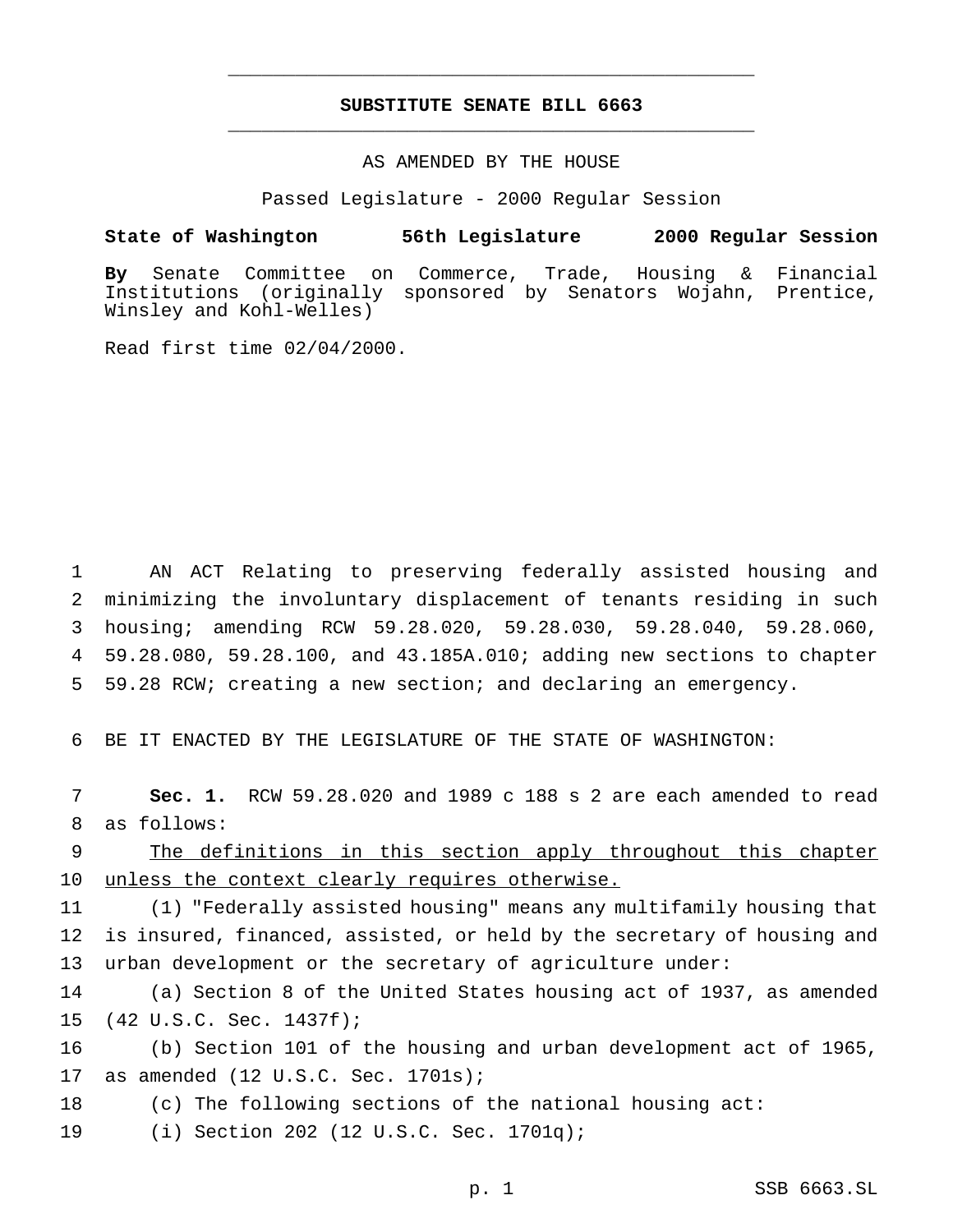(ii) Section 213 (12 U.S.C. Sec. 1715e); (iii) Section 221(d) (3) and (4) (12 U.S.C. Sec. 17151(d) (3) and  $3 \left( 4 \right)$ ; (iv) Section 223(f) (12 U.S.C. Sec. 1715n(f)); (v) Section 231 (12 U.S.C. Sec. 1715v); or (vi) Section 236 (12 U.S.C. Sec. 1715z-1); and (d) The following sections of the housing act of 1949, as amended: (i) Section 514 (42 U.S.C. Sec. 1484); (ii) Section 515 (42 U.S.C. Sec. 1485); (iii) Section 516 (42 U.S.C. Sec. 1486); (iv) Section 521(a)(1)(B) (42 U.S.C. Sec. 1490a(a)(1)); or (v) Section 521(a)(2) (42 U.S.C. Sec. 1490a(a)(2)). (2) "Rental agreement" means any agreement that establishes or modifies the terms, conditions, rules, regulations, or any other provision concerning the use and occupancy of a federally assisted housing unit. (3) "Owner" means the current or subsequent owner or owners of federally assisted housing. (4) "Low-income use restrictions" means any federal, state, or local statute, rule, regulation, ordinance, or contract which, as a condition of receipt of any federal, state, or local financial assistance, establishes maximum limitations on tenant income as a condition of eligibility for occupancy of the units within a development, imposes any restrictions on the maximum rents that could 25 be charged for any of the units within a development, or requires that 26 rent for any of the units within a development be reviewed by any governmental body or agency before the rents are implemented. (5) "Prepayment" means the payment in full or refinancing of the 29 federally insured or federally held mortgage or loan prior to its original maturity date, or the voluntary cancellation of mortgage insurance, if that would have the effect of terminating any low-income use restrictions. (6) "Public housing agency" means any state or local agency or nonprofit entity that is authorized to administer tenant-based rental assistance under federal, state, or local law.

 **Sec. 2.** RCW 59.28.030 and 1989 c 188 s 3 are each amended to read as follows: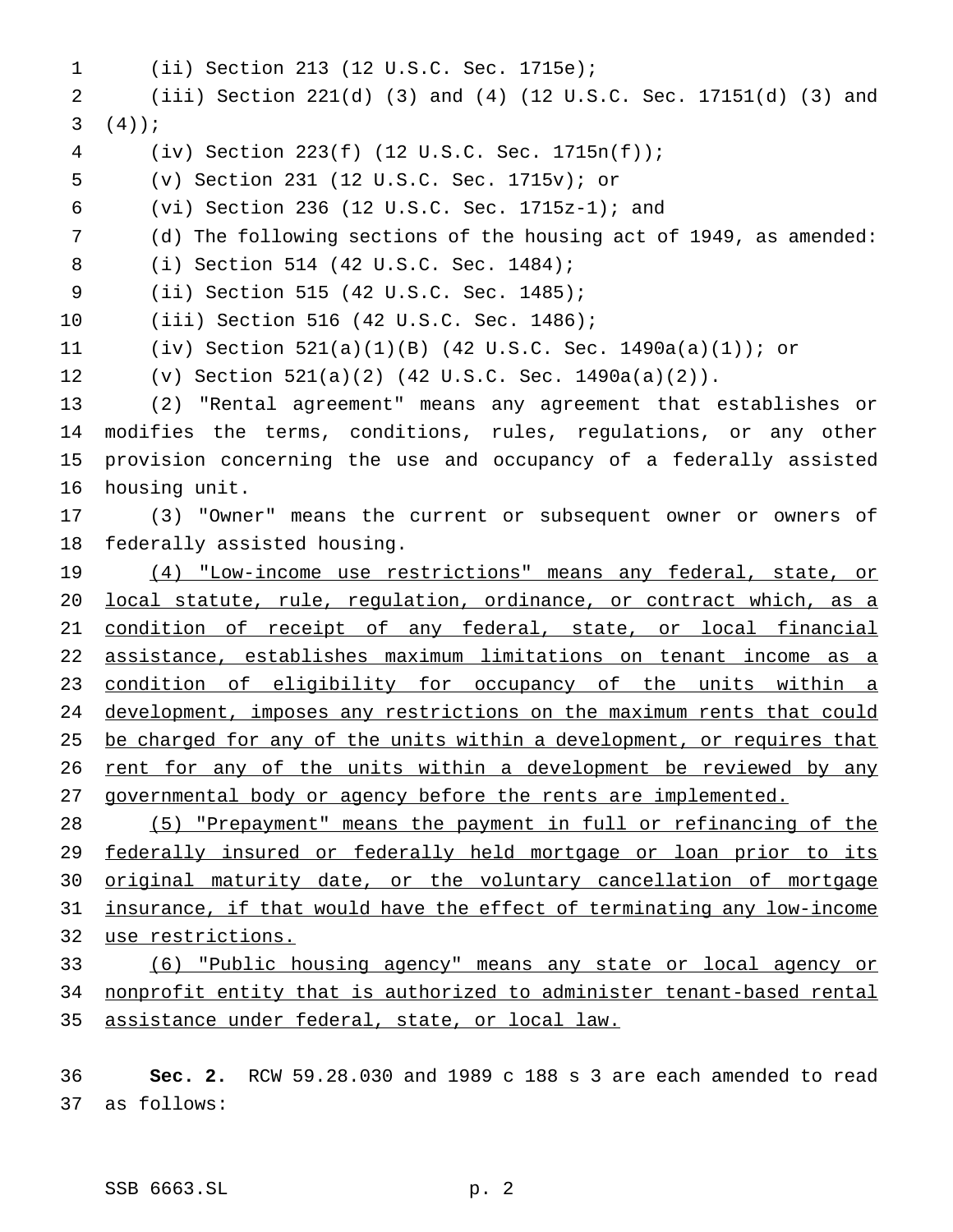(1) This chapter shall not apply to the expiration or termination of a housing assistance contract between a public housing agency and an owner of existing housing participating in either the section 8 certificate or voucher program (42 U.S.C. Sec. 1437f).

 (2) An owner of federally assisted housing shall not be required to give notice of a prepayment under this chapter, if the owner has: (a) Entered into an agreement with a federal, state, or local agency continuing existing, or imposing new, low-income use restrictions for at least twenty years that ensure that the tenants residing in the development at the time of prepayment are not involuntarily displaced except for good cause and that the housing will continue to serve very 12 low and low-income families and persons in need of affordable housing; and (b) served notice of the agreement on the clerk of the city, or 14 county if in an unincorporated area, in which the property is located, 15 on any public housing agency that would be responsible for administering tenant-based rental assistance to persons who would 17 otherwise be displaced from this housing, and on the department of community, trade, and economic development by regular and certified mail and posted a copy of the agreement in a conspicuous place at the development where it is likely to be seen by the tenants. The posted agreement shall be maintained intact and in legible form for the life 22 of the agreement.

 (3) An owner of federally assisted housing is not required to give notice that a rental assistance contract is expiring if: (a) The owner has entered into an agreement with the United States department of 26 housing and urban development or other federal, state, or local agency to renew the rental assistance contract for a minimum of five years subject to the availability of adequate appropriations; (b) the 29 agreement itself does not expire in less than twelve months; and (c) 30 the owner has served written notice of the agreement on the clerk of the city, or county if in an unincorporated area, in which the property is located, on any public housing agency that would be responsible for administering tenant-based rental assistance to persons who would 34 otherwise be displaced from this housing, and on the department of community, trade, and economic development, by regular and certified mail and posted these notices in a conspicuous place at the development 37 where they are likely to be seen by the tenants. The posted notices shall be maintained intact and in legible form for the life of the agreement to renew the rental assistance contract.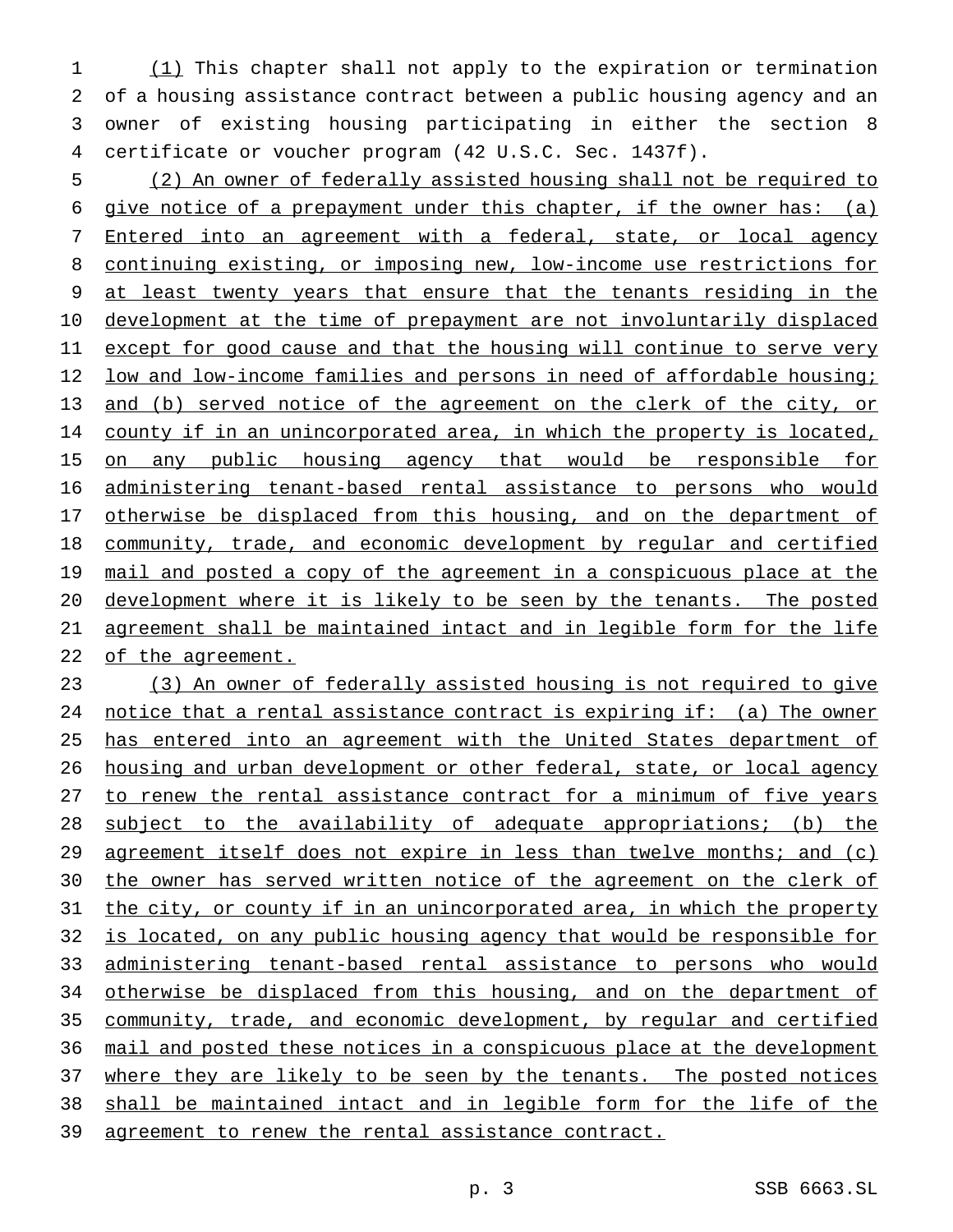**Sec. 3.** RCW 59.28.040 and 1995 c 399 s 160 are each amended to read as follows:

 Except as provided in RCW 59.28.030, all owners of federally assisted housing shall, at least twelve months before the expiration of the rental assistance contract or prepayment of a mortgage or loan, serve a written notice of the anticipated expiration or prepayment date on each tenant household residing in the housing, on the clerk of the city, or county if in an unincorporated area, in which the property is 9 located, on any public housing agency that would be responsible for administering tenant-based rental assistance to persons who would 11 otherwise be displaced from this housing, and on the department of community, trade, and economic development, by regular and certified mail. All owners of federally assisted housing shall also serve 14 written notice of the anticipated expiration or prepayment date on each tenant household that moves into the housing after the initial notice has been given, but before the expiration of the rental assistance 17 contract or prepayment of the mortgage or loan. This notice shall be given before a new tenant is asked to execute a rental agreement or 19 required to pay any deposits.

 **Sec. 4.** RCW 59.28.060 and 1995 c 399 s 162 are each amended to read as follows:

22 (1) The notice to tenants required by RCW 59.28.040 shall state 23 ((the date of expiration or prepayment and the effect, if any, that the 24 expiration or prepayment will have upon the tenants' rent and other 25 terms of their rental agreement.)):

26 (a) Whether the owner (i) intends to prepay the mortgage or loan or allow the rental assistance contract to expire in order to operate the housing without any low-income use restrictions, (ii) plans on renewing 29 the rental assistance contract subject to the availability of adequate appropriations, or (iii) is seeking additional financial incentives or higher rents as a condition of remaining in the federal program; (b) 32 the reason the owner plans on taking this action; (c) the owner's plans for the project, including any timetables or deadlines for actions to 34 be taken by the owner and any specific federal, state, or local agency approvals that the owner is required to obtain; (d) the anticipated date of the prepayment of the mortgage or loan or expiration of the rental assistance contract; (e) the effect, if any, that prepayment of the mortgage or loan or expiration of the rental assistance contract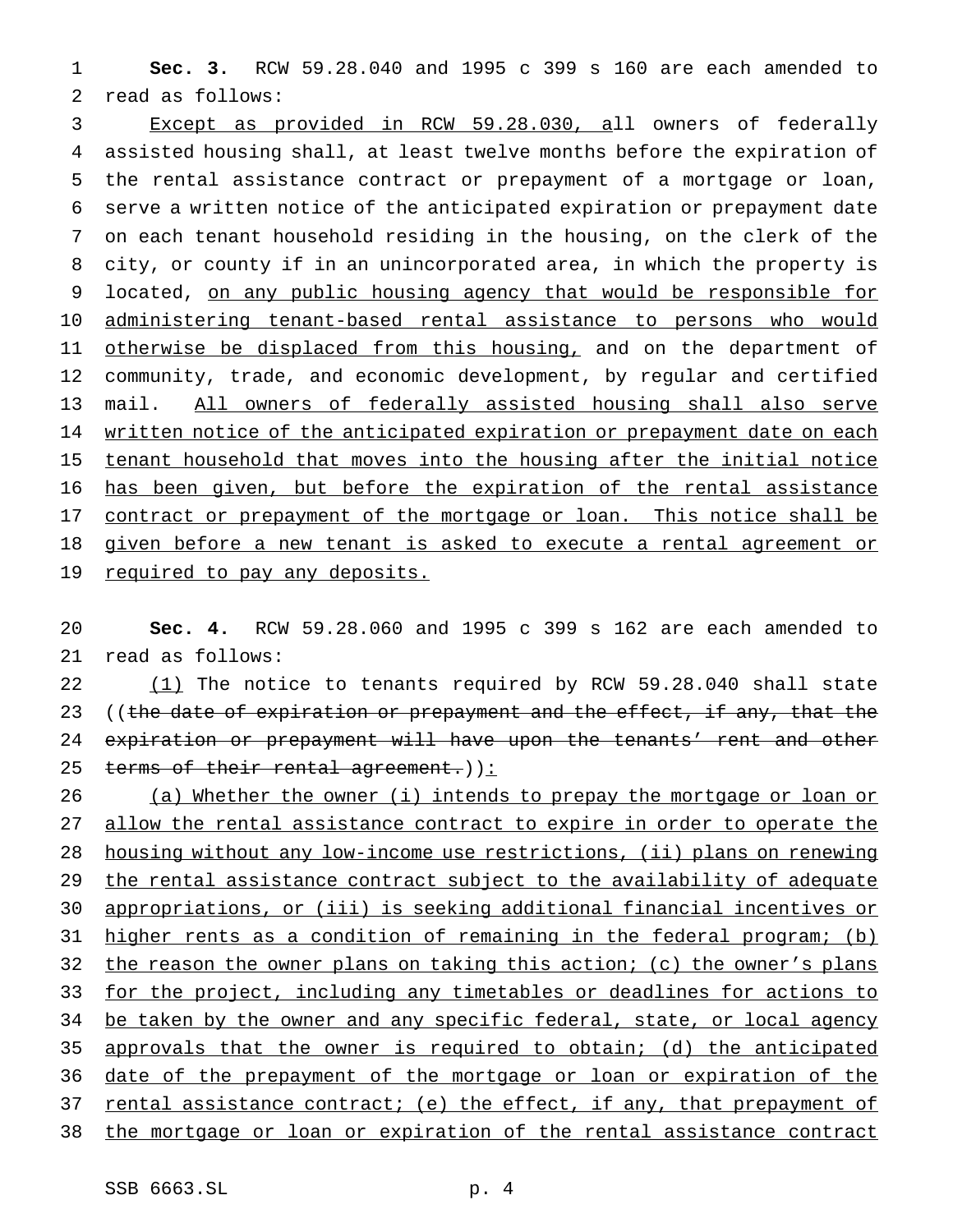will have upon the tenants' rent and other terms of their rental agreement; and (f) that additional information will be served on the 3 city or county, on the local public housing agency, and on the 4 department of community, trade, and economic development and will be posted at the development. The owner shall also include with the notice written information, prepared by the department of community, trade, and economic development under section 7(1) of this act, concerning the legal rights, responsibilities, and options of owners and tenants when an owner intends to prepay a mortgage or loan or terminate a rental assistance contract.

11 (2) The notice to the city or county clerk and to the department of 12 community, trade, and economic development required by RCW 59.28.040 13 shall state:  $((+1))$  (a) The name, location, and project number of the 14 federally assisted housing and the type of assistance received from the 15 federal government;  $((+2))$  (b) the number and size of units;  $((+3))$ 16  $(c)$  the age, race, family size, and estimated incomes of the tenants 17 who will be affected by the prepayment of the loan or mortgage or 18 expiration of the federal assistance contract;  $((+4)$  the))  $(d)$  the 19 current rents and projected rent increases for each affected tenant( $(i+$ 20 and (5) the anticipated date of prepayment of the loan or mortgage or 21 expiration of the federal assistance contract.)) after the prepayment 22 of the mortgage or loan or expiration of the rental assistance contract 23 without disclosing the identities of the affected tenants; (e) the 24 availability and type, if any, of rental assistance after the 25 prepayment of the mortgage or loan or expiration of the rental 26 assistance contract; and (f) the age, race, family size, and estimated 27 incomes of any applicants on the project's waiting list without 28 disclosing the identities of the applicants. The owner shall attach to 29 this notice a copy of the notice the owner sends to the tenants under 30 this chapter.

 (3) All owners of federally assisted housing shall immediately post 32 a copy of any notices they send the city or county clerk, any public housing agency, and the department of community, trade, and economic development, under RCW 59.28.040, in a conspicuous place at the development where they are likely to be seen by current and prospective tenants. The notices shall be maintained intact and in legible form 37 for twelve months from the date they are posted. All owners of federally assisted housing shall, upon request of any

39 state or local agency, provide the agency with a copy of any rent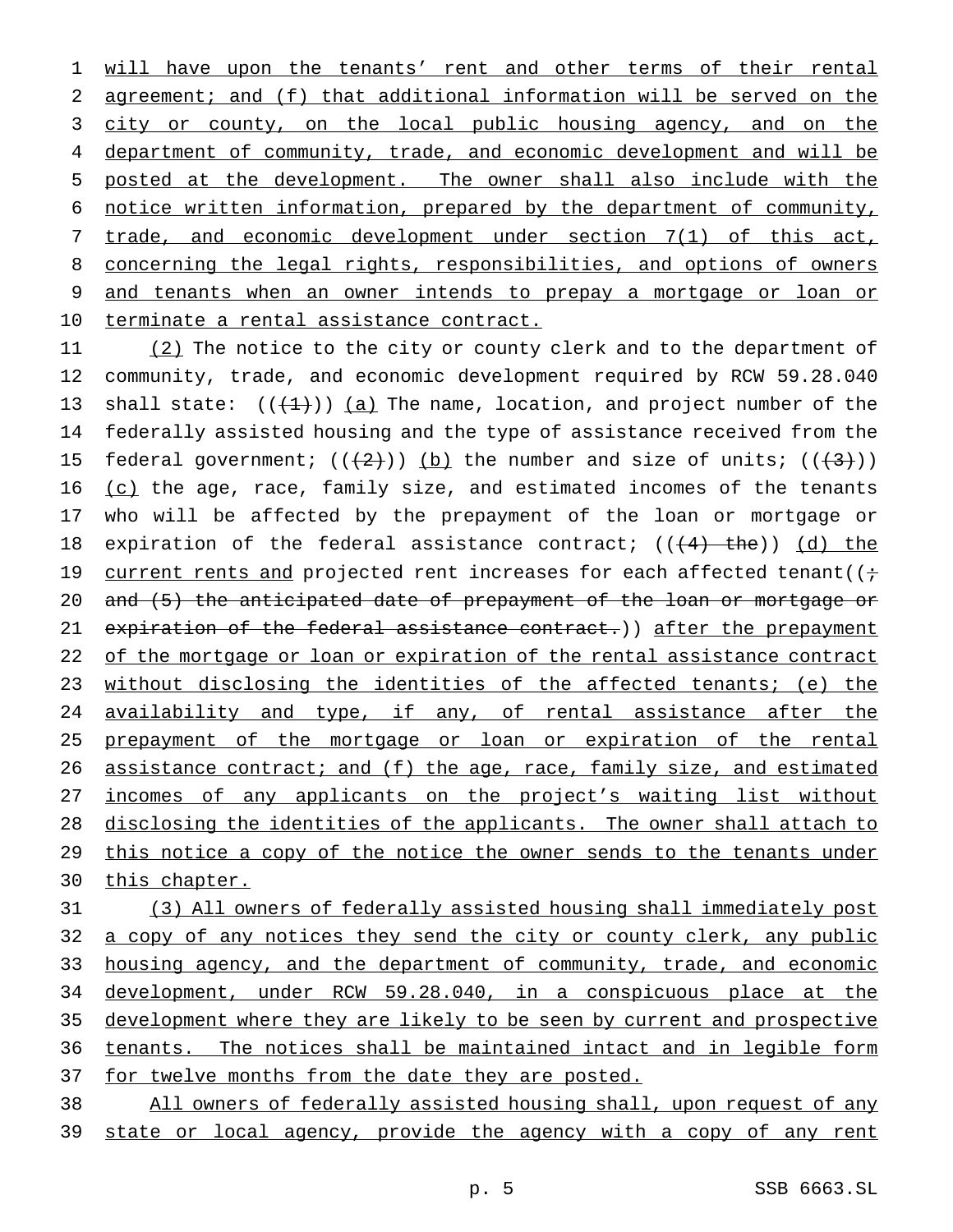comparability study, market analysis, or projected budget that they submit to the United States department of housing and urban development 3 or other federal agency in conjunction with the prepayment of their mortgage or loan or in anticipation of the expiration of their rental assistance contract, together with any physical inspection reports or capital needs assessments completed by the owner or federal agency 7 within the last three years.

 **Sec. 5.** RCW 59.28.080 and 1989 c 188 s 8 are each amended to read as follows:

 From the date of service of the notice under RCW 59.28.040 until either twelve months have elapsed or expiration or prepayment of the rental assistance contract, mortgage, or loan, whichever is later, no owner of federally assisted housing may increase the rent of a 14 federally assisted housing unit, or the share of the rent paid by the 15 tenant, above the amount authorized by the federal assistance program applicable to the project prior to expiration or prepayment of the rental assistance contract or mortgage or loan.

 **Sec. 6.** RCW 59.28.100 and 1989 c 188 s 10 are each amended to read as follows:

 Any party who is entitled to receive notice under this chapter may 21 bring a civil action to enjoin or recover actual damages for any violation of this chapter, together with the costs of the suit 23 including reasonable attorneys' fees. Any tenant who is entitled to 24 receive notice under this chapter shall also recover statutory damages of fifty dollars.

 NEW SECTION. **Sec. 7.** A new section is added to chapter 59.28 RCW to read as follows:

 The department of community, trade, and economic development shall within ninety days after the effective date of this act, consult with all interested stakeholders and develop and provide to owners and tenants of federally assisted housing, state and local agencies, and other interested persons all of the following:

 (1) Written information concerning the legal rights, responsibilities, and options of owners and tenants when an owner intends to prepay a mortgage or loan or terminate a rental assistance contract. This information shall include the name and telephone number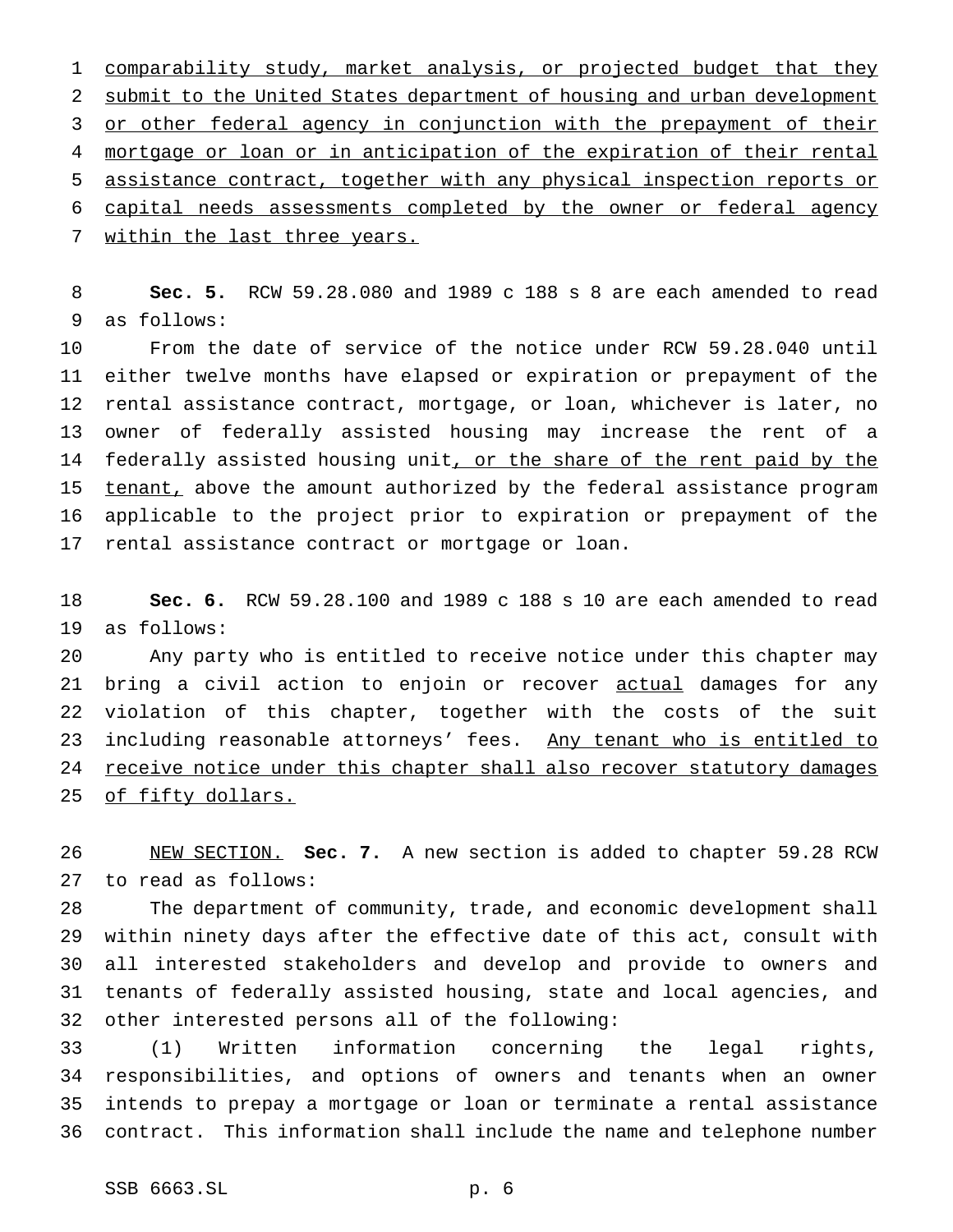of any qualified legal aid program that provides civil legal services to indigent persons and of any other state, regional, or local organization that can be contacted to request additional information about an owner's responsibilities and the rights and options of an affected tenant;

 (2) Written information sufficient to enable an owner of federally assisted housing to comply with the notification requirements of this chapter, including the name and address of any public housing agency that would be responsible for administering tenant-based rental assistance to persons who would otherwise be displaced from federally assisted housing; and

 (3) Any other information or technical assistance the department determines will further the purposes of this chapter.

 NEW SECTION. **Sec. 8.** A new section is added to chapter 59.28 RCW to read as follows:

 An owner of federally assisted housing who prepays the mortgage or loan or whose rental assistance contract expires and who continues to operate the property as residential housing within the scope of this chapter shall not evict a tenant residing in the dwelling unit when the mortgage or loan is prepaid or the rental assistance contract expires, except as authorized by the federal assistance program applicable to the project prior to prepayment of the mortgage or loan, or expiration of the rental assistance contract.

 **Sec. 9.** RCW 43.185A.010 and 1995 c 399 s 102 are each amended to read as follows:

 Unless the context clearly requires otherwise, the definitions in this section apply throughout this chapter.

28 (1) "Affordable housing" means residential housing for rental ((or 29 private individual ownership)) occupancy which, as long as the same is occupied by low-income households, requires payment of monthly housing costs, including utilities other than telephone, of no more than thirty 32 percent of the family's income. The department shall adopt policies for residential homeownership housing, occupied by low-income households, which specify the percentage of family income that may be 35 spent on monthly housing costs, including utilities other than telephone, to qualify as affordable housing.